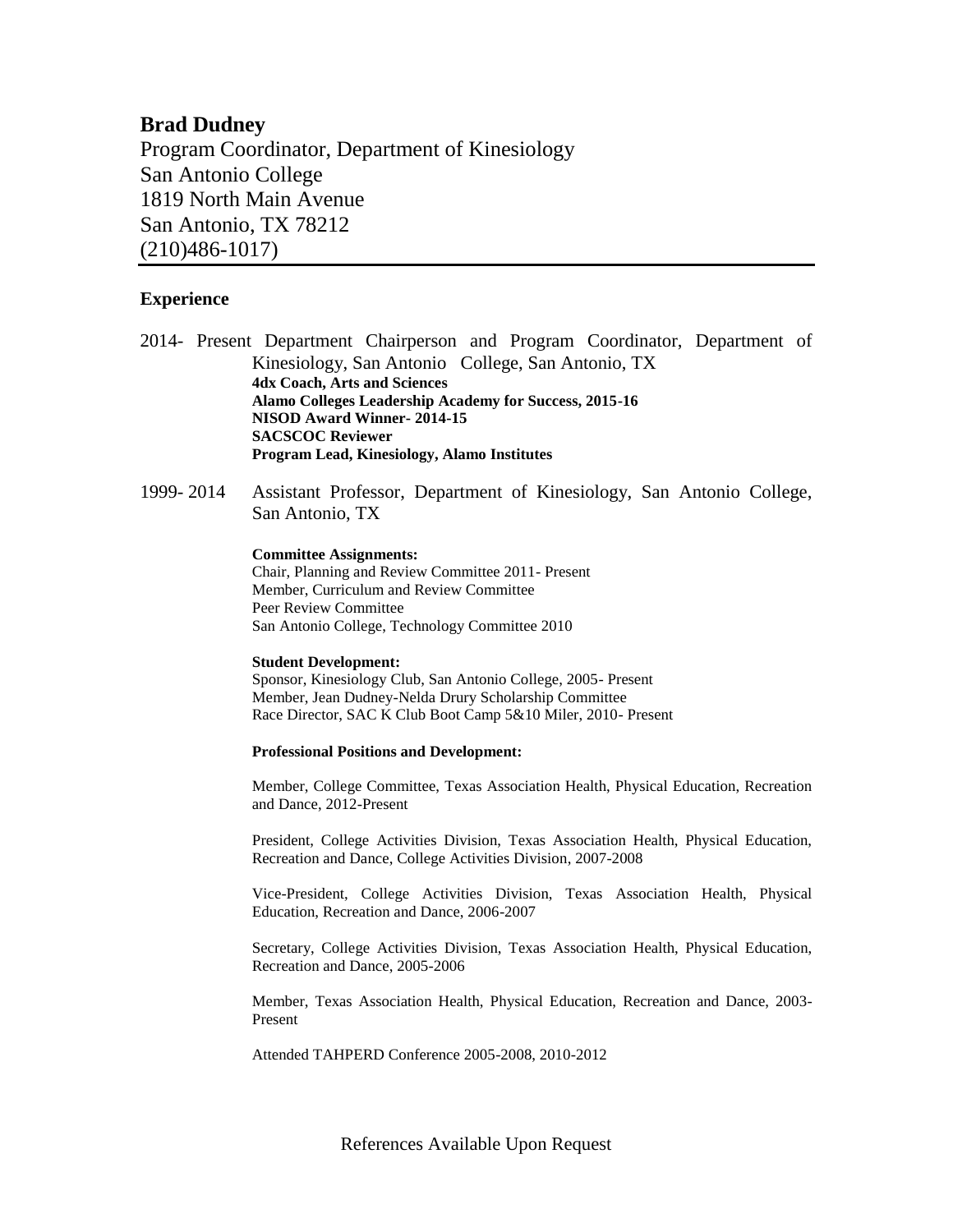| 1997-1999 | Physical Education Teacher and Coach, Bradley Middle School, San<br>Antonio, TX                                                 |
|-----------|---------------------------------------------------------------------------------------------------------------------------------|
| 1996-1997 | Lecturer, Physical Education Activity Program (PEAP), Texas A&M<br>University, College Station, TX                              |
| 1995-1996 | Graduate Assistant, PEAP, Texas A&M University, College Station, TX                                                             |
| 1994-1995 | Mathematics Teacher, Bryan High School, Bryan, TX<br>Facilitator-Kids Assisting in Reaching Expectations (KARE)                 |
| 1993-1994 | Mathematics Teacher, Taft High School, San Antonio, TX                                                                          |
| 1991-1993 | Mathematics Teacher, South Garland High School, Garland, TX<br>Sponsor- Students Against Drunk Driving<br>Sponsor- Junior Class |

### **Education**

Master of Science in Kinesiology, August 1996 Texas A&M University, College Station, TX

Bachelor of Business Administration in Management, August 1990 University of Texas at San Antonio, San Antonio, TX

## **Community Activities:**

Member, Mason Puncher Club, 2015- Present

Volunteer, AT&T Senior Golf Championship, San Antonio 2013

Member, Clark High School Booster Club, 2011-Present

Honored Hero, Captain, Team-In-Training, 2006

Fundraiser, Team-In-Training, Leukemia and Lymphoma Society, 2005- 2006

Basketball Coach, YMCA Youth League, 2006

Football Coach, YMCA Youth League, 2005-2006

Baseball Coach, YMCA Youth League, 2005-2006

Basketball Coach, CYO Athletics, St. Elizabeth Ann Seton, 2005

Soccer Coach, CYO Athletics, St. Elizabeth Ann Seton, 2002-2004

References Available Upon Request